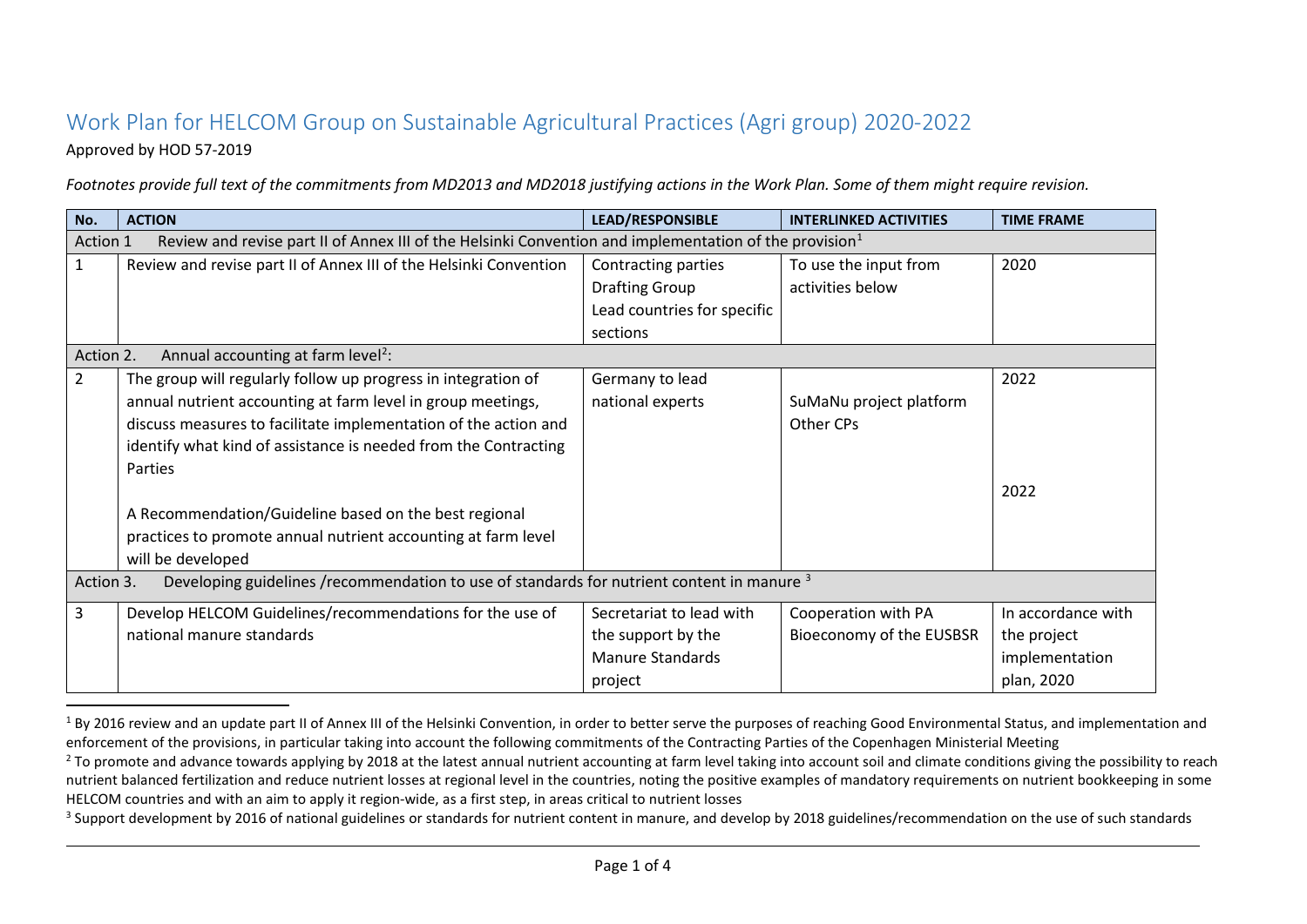<span id="page-1-0"></span>

|                                                                                                                                                | Follow up implementation of the Recommendation through<br>regular discussion of the practices to use standards for nutrient<br>content in manure                                                                                                                                                         |                                                                  |                                                                                                             | 2022                        |  |
|------------------------------------------------------------------------------------------------------------------------------------------------|----------------------------------------------------------------------------------------------------------------------------------------------------------------------------------------------------------------------------------------------------------------------------------------------------------|------------------------------------------------------------------|-------------------------------------------------------------------------------------------------------------|-----------------------------|--|
|                                                                                                                                                | Discuss measures to facilitate the use of standard                                                                                                                                                                                                                                                       |                                                                  |                                                                                                             |                             |  |
| Promote development of appropriate methodology for phosphorus recycling (the action has been accomplished in the current context)<br>Action 4. |                                                                                                                                                                                                                                                                                                          |                                                                  |                                                                                                             |                             |  |
|                                                                                                                                                | Development of the Regional nutrient recycling strategy                                                                                                                                                                                                                                                  |                                                                  |                                                                                                             |                             |  |
| 4                                                                                                                                              | Elaborate a Baltic Sea Nutrient Recycling Strategy <sup>4</sup>                                                                                                                                                                                                                                          | Finland<br>Drafting group                                        | In cooperation with<br><b>PRESSURE</b><br>PA Nutri, PA Bioeconomy<br>and PA Hazard of EUSBSR                | 2020                        |  |
|                                                                                                                                                | Follow up implementation of the Strategy starting from<br>development of a regional mechanism to monitor the progress.                                                                                                                                                                                   |                                                                  | Projects                                                                                                    | 2022                        |  |
| Enhance transfer of knowledge and technology and exchange of good examples<br>Action 5.                                                        |                                                                                                                                                                                                                                                                                                          |                                                                  |                                                                                                             |                             |  |
| 5                                                                                                                                              | With regard to application of innovative water management<br>measures, to ensure that upgrading and renovation of the<br>agricultural drainage systems aims at reducing nutrient loads<br>taking into account climate change consequences<br>To start from compilation of practices on sustainable water | <b>All Contracting Parties</b>                                   | In cooperation with PA<br>Bioeconomy and Nutri of<br><b>EUSBSR</b><br>Projects<br><b>WATERDRIVE project</b> | Workshop 2021<br>continuous |  |
|                                                                                                                                                | management (including assessment of efficiency to reduce input<br>of nutrient) in agriculture which can be further developed to a<br>relevant regional document (Guidebook/Recommendation)                                                                                                               |                                                                  |                                                                                                             |                             |  |
| 5a                                                                                                                                             | Address issues regarding BAT and BEP for cattle farms<br>throughout the region taking into account its exclusion from<br>BREF on intensive rearing of poultry and pigs. Launch an activity<br>to collect information on national BREFS for cattle farming.                                               | <b>Contracting Parties</b><br>[lead country approach]<br>project | EU activities regarding BREF<br>for the intensive rearing of<br>poultry and pigs                            | Workshop 2021<br>Continuous |  |
|                                                                                                                                                | Consider a project application based on the results of the stock<br>taking                                                                                                                                                                                                                               |                                                                  |                                                                                                             |                             |  |

<sup>&</sup>lt;sup>4</sup> to initiate activity to identify/verify areas critical to N and P losses, utilizing the available data and as a starting point, to enable directing targeted and cost-effective measures where they can bring the greatest environment effect, e.g. compulsory measures on manure handling (storage and application) for installations of intensive rearing of cattle, poultry and pigs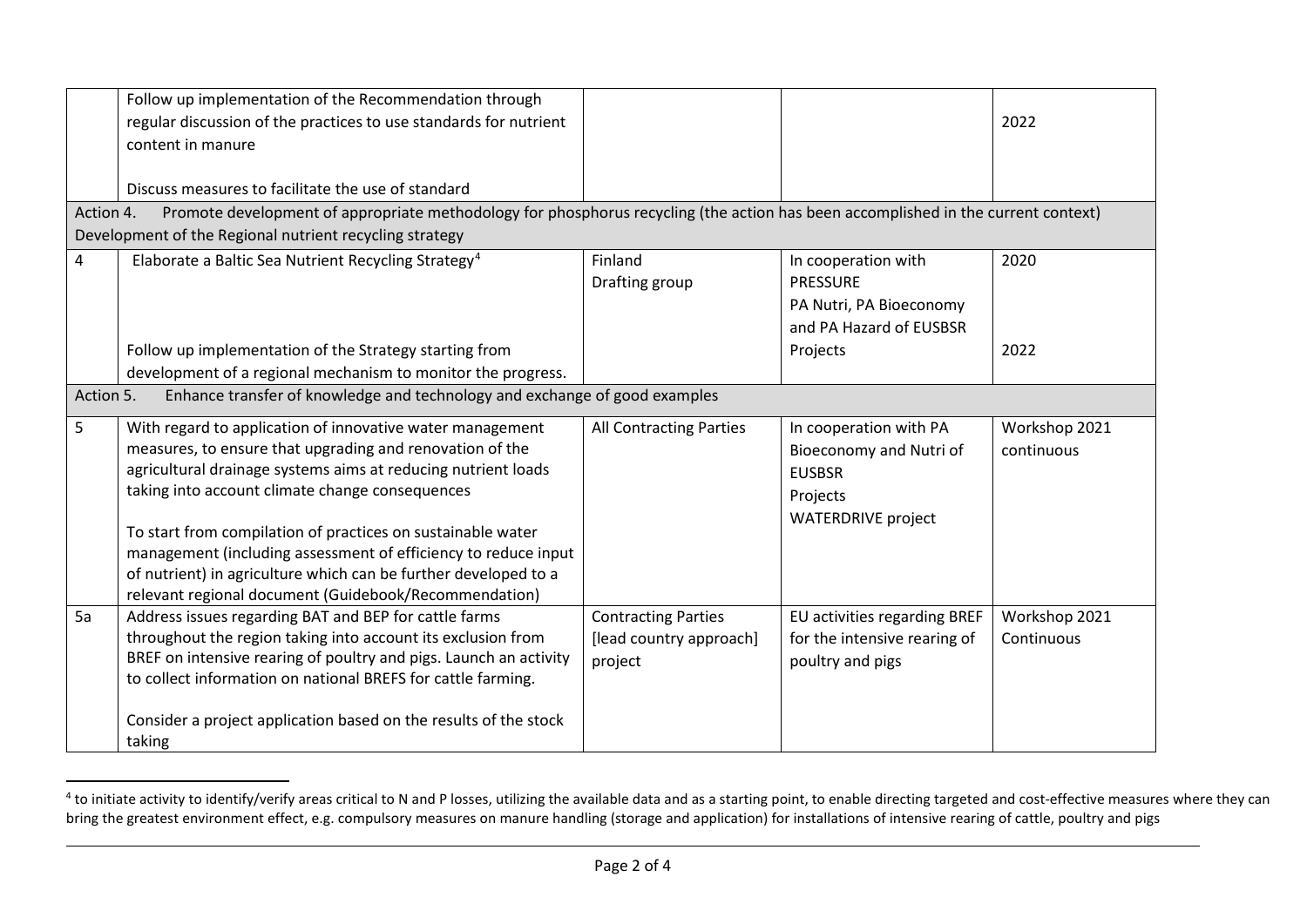<span id="page-2-0"></span>

|                                                                                                                                                                                   | Consider a HELCOM document providing guidance to develop<br>BAT for cattle farming.                                                                                                                                                                                                                                               |                                  |                                                                                                                                                                                |                    |
|-----------------------------------------------------------------------------------------------------------------------------------------------------------------------------------|-----------------------------------------------------------------------------------------------------------------------------------------------------------------------------------------------------------------------------------------------------------------------------------------------------------------------------------|----------------------------------|--------------------------------------------------------------------------------------------------------------------------------------------------------------------------------|--------------------|
|                                                                                                                                                                                   | Address issues related to handling of manure from horse, sheep<br>etc. farming with the view to develop regional guidance.                                                                                                                                                                                                        |                                  |                                                                                                                                                                                |                    |
| 5b                                                                                                                                                                                | Knowledge sharing on national measures to mitigate<br>atmospheric emissions from agriculture                                                                                                                                                                                                                                      | Lead country to be<br>identified | Contribution by EMEP,<br><b>HELCOM PLC IG and</b><br><b>RedCore DG</b>                                                                                                         | Workshop 2021      |
|                                                                                                                                                                                   | Update of the HELCOM Recommendation 24/3 Measures aimed<br>at the reduction of emissions and discharges from agriculture                                                                                                                                                                                                          |                                  |                                                                                                                                                                                | 2021               |
| 5c                                                                                                                                                                                | Discuss and share knowledge on the climate change impact on<br>agricultural practices in the Baltic Sea, mitigation and<br>adaptation measures                                                                                                                                                                                    | Contracting parties              | <b>EN CLIME</b><br>CCB to contribute                                                                                                                                           | Continuous         |
|                                                                                                                                                                                   | Contribute to the fact sheets of secondary climate change<br>parameters <sup>5</sup>                                                                                                                                                                                                                                              |                                  |                                                                                                                                                                                | 2021               |
| Exchange experiences and ideas for potential development of policy instruments voluntary, mandatory and incentivizing, and contribution to<br>Action 6.<br>the update of the BSAP |                                                                                                                                                                                                                                                                                                                                   |                                  |                                                                                                                                                                                |                    |
| 6                                                                                                                                                                                 | Contribute to the BSAP update through:<br>-evaluating of the assessment of effectiveness of measures to<br>reduce nutrient load from diffuse (agricultural) sources and<br>-proposing of measures to reduce nutrient load from<br>agriculture<br>Exchange information on new measures to reduce nutrient load<br>from agriculture | <b>Contracting Parties</b>       | EU CAP reform<br>PA Nutri and PA<br>Bioeconomy,<br>Projects, Cooperation with<br>observers<br><b>HELCOM ACTION project</b><br>HELCOM SOM platform<br><b>GRASS (Conference)</b> | 2020<br>Continuous |
|                                                                                                                                                                                   | Sharing knowledge on the effectiveness of agri-environmental<br>measures                                                                                                                                                                                                                                                          |                                  |                                                                                                                                                                                |                    |

<sup>&</sup>lt;sup>5</sup> to increase HELCOM's preparedness to respond to climate change impacts by taking foreseen climate change impacts into account when updating the BSAP and by exploring the needs and possibilities to further adapt HELCOM's policies and recommendations